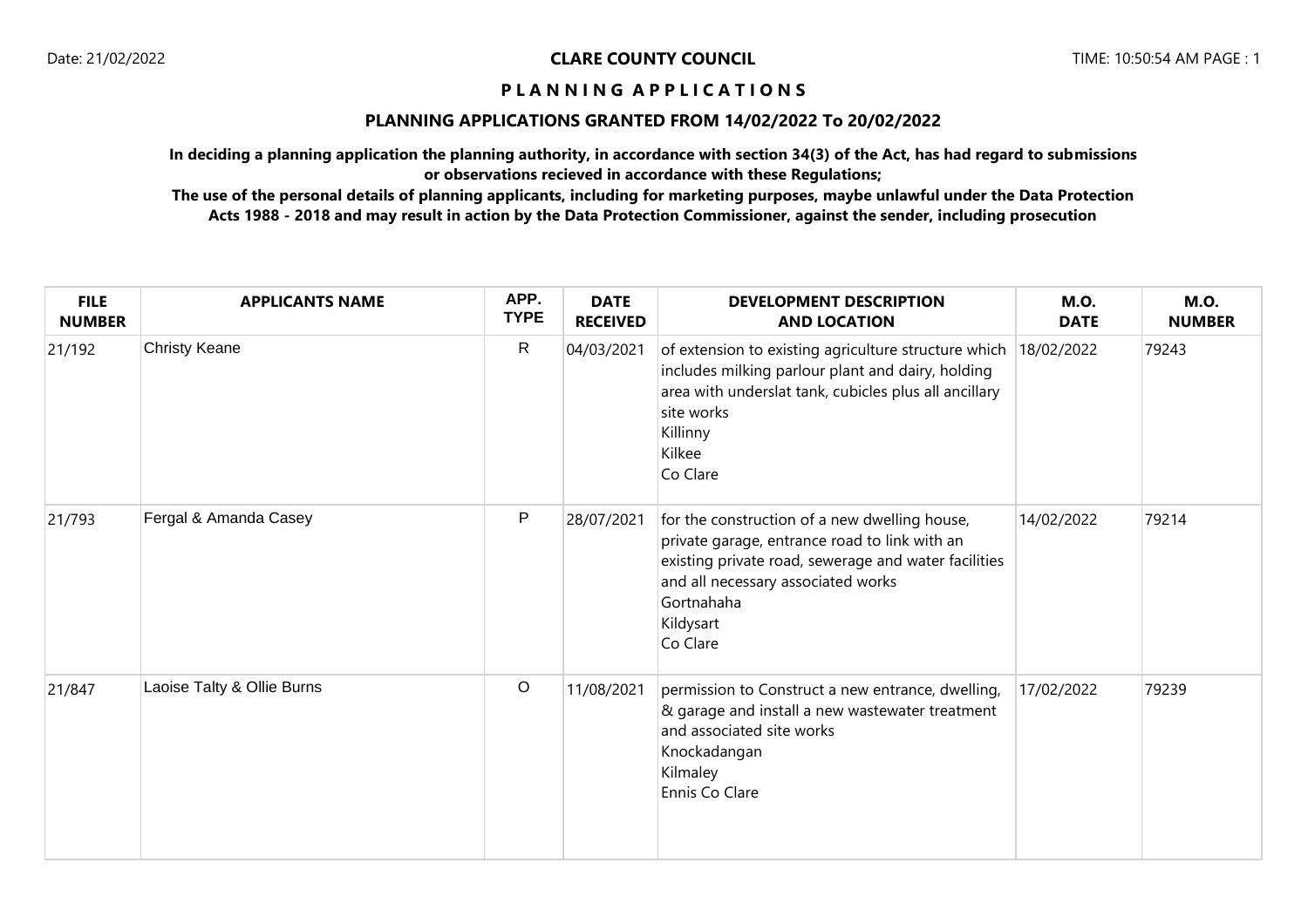### **PLANNING APPLICATIONS GRANTED FROM 14/02/2022 To 20/02/2022**

**In deciding a planning application the planning authority, in accordance with section 34(3) of the Act, has had regard to submissions or observations recieved in accordance with these Regulations;**

| 21/1166 | John Barry                           | $\mathsf{P}$ | 05/11/2021 | to demolish existing dwelling house, and garage<br>and to construct new dwelling house, garage,<br>upgrade entrance and replace existing septic tank<br>with new waste water treatment unit / percolation<br>area along with all associated site works and<br>services<br>Ennis Road<br>Tulla<br>Co Clare V95 Y2W2 | 14/02/2022 | 79215 |
|---------|--------------------------------------|--------------|------------|--------------------------------------------------------------------------------------------------------------------------------------------------------------------------------------------------------------------------------------------------------------------------------------------------------------------|------------|-------|
| 21/1322 | Tom & Shirley Barrett                | P            | 13/12/2021 | to construct a private dwelling house with attached 15/02/2022<br>garage, new site entrance, connect to existing<br>infrastructure services and all associated site works<br>School Road,<br>Lahinch,<br>Co Clare                                                                                                  |            | 79227 |
| 21/1325 | David Hodgson & Enric Muniete Fillat | P            | 15/12/2021 | the development will consist of change of use of<br>shed and minor modifications of shed design<br>granted planning permission under P21/27 to<br>Alternative Healthcare Consultancy Room and<br>associated facilities<br>Glendree,<br>Feakle,<br>Co Clare                                                         | 15/02/2022 | 79226 |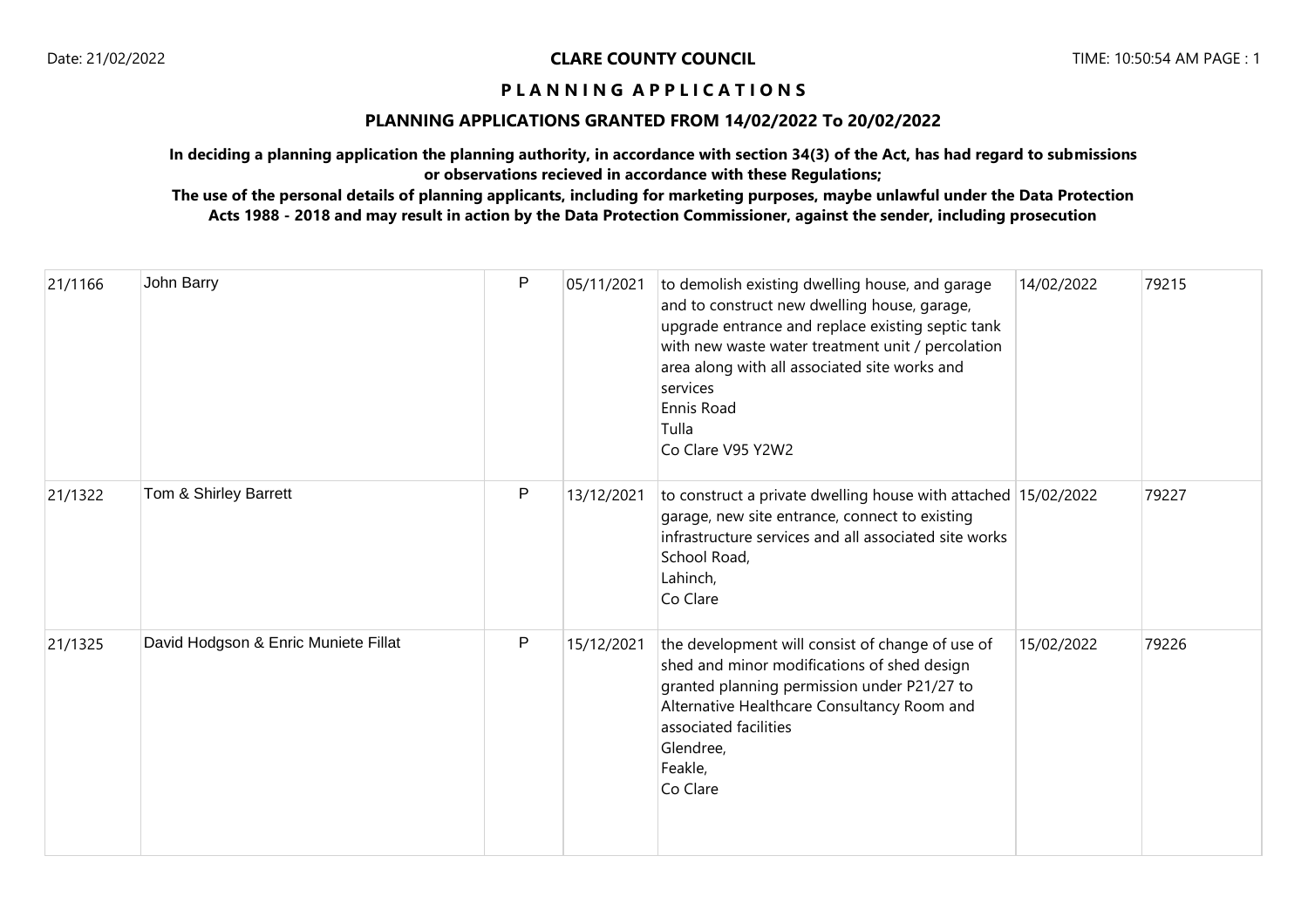### **PLANNING APPLICATIONS GRANTED FROM 14/02/2022 To 20/02/2022**

**In deciding a planning application the planning authority, in accordance with section 34(3) of the Act, has had regard to submissions or observations recieved in accordance with these Regulations;**

| 21/1330 | <b>Ontower Ireland Limited</b> | P | 15/12/2021 | to replace an existing 15 metre monopole with a<br>new 18 metre multi-user monopole<br>telecommunications structure, carrying antenna<br>and dishes enclosed within a 2.4 metre high<br>palisade fence compound with associated ground<br>equipment and associated site works<br>Carrahil Td,<br>Crusheen,<br>Co Clare | 16/02/2022 | 79233 |
|---------|--------------------------------|---|------------|------------------------------------------------------------------------------------------------------------------------------------------------------------------------------------------------------------------------------------------------------------------------------------------------------------------------|------------|-------|
| 21/1331 | Joseph Bonfil                  | P | 15/12/2021 | for development, the development consists of the<br>construction of a slatted cubicle unit and<br>associated site works<br>Moneen,<br>Kilbaha,<br>Kilrush, Co Clare                                                                                                                                                    | 15/02/2022 | 79225 |
| 21/1334 | Carol & Declan Carey           | P | 15/12/2021 | for the demolition of part of an existing dwelling<br>house and construction of a new dwelling house,<br>refurbishment of an existing dwelling along with all<br>associated works<br>Wood Road<br>Cratloe<br>Co. Clare                                                                                                 | 16/02/2022 | 79230 |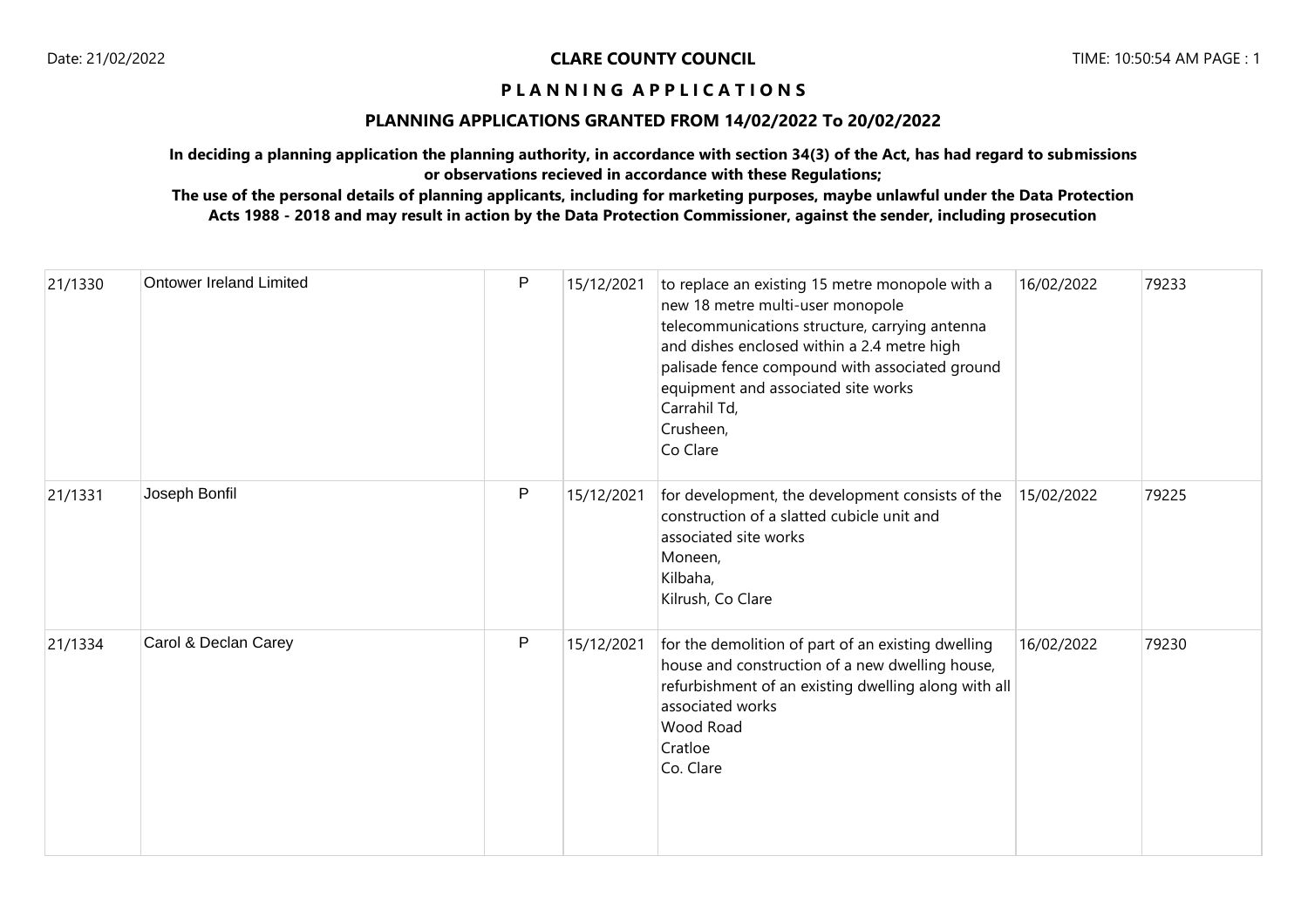### **PLANNING APPLICATIONS GRANTED FROM 14/02/2022 To 20/02/2022**

**In deciding a planning application the planning authority, in accordance with section 34(3) of the Act, has had regard to submissions or observations recieved in accordance with these Regulations;**

| 21/1337 | <b>Tesco Ireland Limited</b> | $\mathsf{R}$ | 16/12/2021 | for development at a c.0.01 ha site in the car park<br>of Ennis Shopping Centre (Tesco), Francis Street,<br>Ennis, Co Clare. V95 WF5W. The development<br>consists of RETENTION permission for "Click and<br>Collect" signage in the existing Tesco car park<br>(Tesco) Francis Street,<br>Ennis,<br>Co Clare | 17/02/2022 | 79238 |
|---------|------------------------------|--------------|------------|---------------------------------------------------------------------------------------------------------------------------------------------------------------------------------------------------------------------------------------------------------------------------------------------------------------|------------|-------|
| 21/1338 | Paudie O'Callaghan           | P            | 16/12/2021 | to a) construct front and side extensions b) carry<br>out alterations to existing cottage together with all<br>ancillary site development works and services<br>Ballylaan,<br>Liscannor,<br>Co Clare                                                                                                          | 15/02/2022 | 79223 |
| 21/1339 | Jimmy & Noelle Sadlier       | $\mathsf{P}$ | 16/12/2021 | to a) construct side and rear extensions b) carry out 17/02/2022<br>fenestration changes and alterations to the existing<br>dwelling house together with all ancillary site<br>development works and services<br>32 Seapark,<br>Lahinch,<br>Co Clare                                                          |            | 79237 |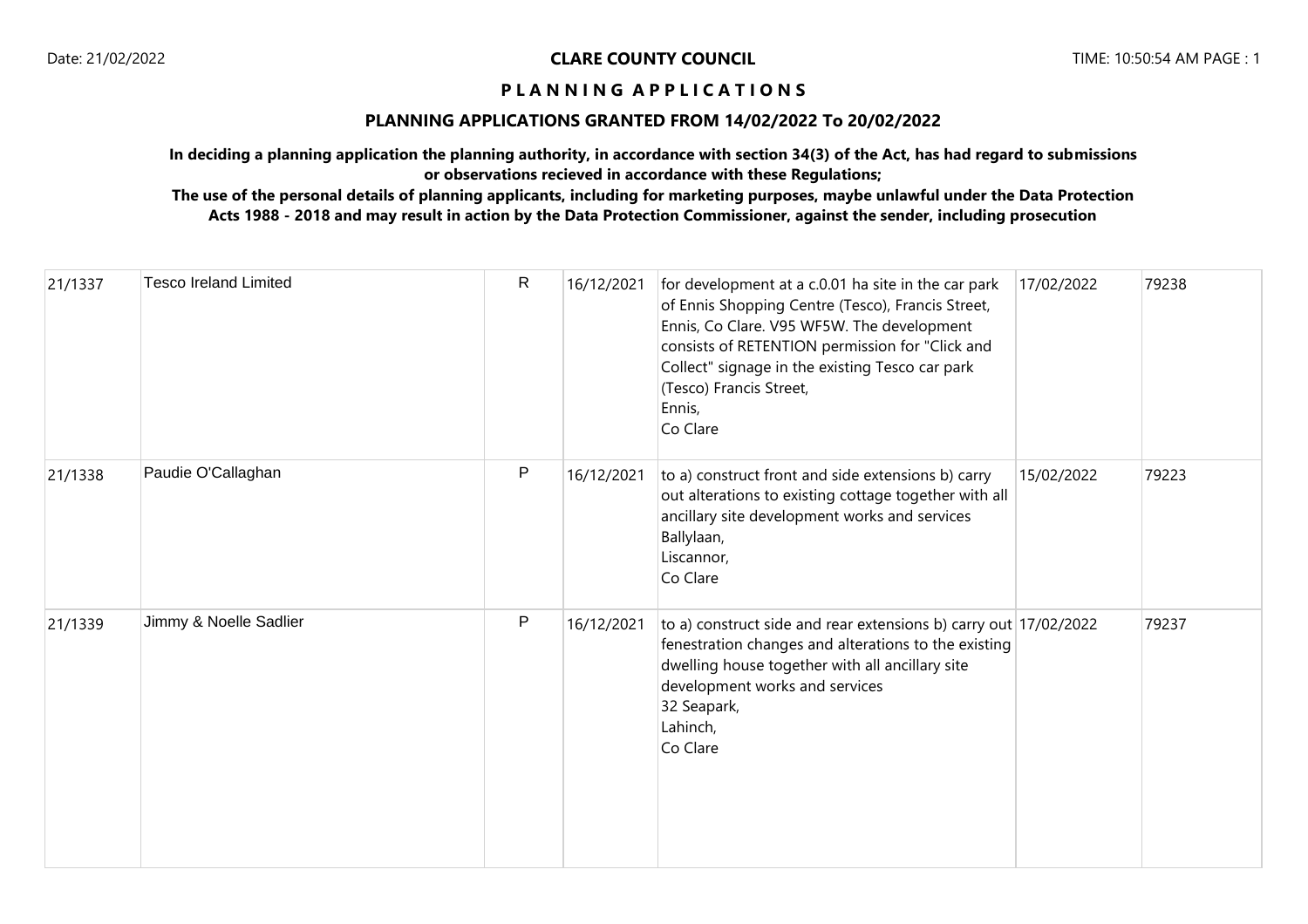### **PLANNING APPLICATIONS GRANTED FROM 14/02/2022 To 20/02/2022**

**In deciding a planning application the planning authority, in accordance with section 34(3) of the Act, has had regard to submissions or observations recieved in accordance with these Regulations;**

| 21/1340 | Jack & Niamh McCarthy        | $\mathsf{P}$ | 16/12/2021 | to a) convert existing garage to accommodation, b) 17/02/2022<br>construct side and rear extensions c) carry out<br>alterations and fenestration changes to existing<br>dwelling house together with all associated site<br>development works and services<br>Tobertaiscain,<br>Clonroad More,<br>Ennis, Co Clare |            | 79236 |
|---------|------------------------------|--------------|------------|-------------------------------------------------------------------------------------------------------------------------------------------------------------------------------------------------------------------------------------------------------------------------------------------------------------------|------------|-------|
| 21/1341 | <b>Thomas Williams</b>       | $\mathsf{P}$ | 17/12/2021 | the development will consist of a dwelling house<br>with proprietary wastewater treatment system and<br>polishing filter together with ancillary site works<br><b>Ballykeel South</b><br>Kilfenora<br>Co Clare                                                                                                    | 18/02/2022 | 79244 |
| 21/1342 | Patrick O'Dwyer & Anna Riand | ${\sf P}$    | 17/12/2021 | the development will consist of a dwelling house<br>with proprietary wastewater treatment system and<br>polishing filter together with ancillary site works<br>Calluragh South,<br>Lahinch,<br>Co Clare                                                                                                           | 17/02/2022 | 79242 |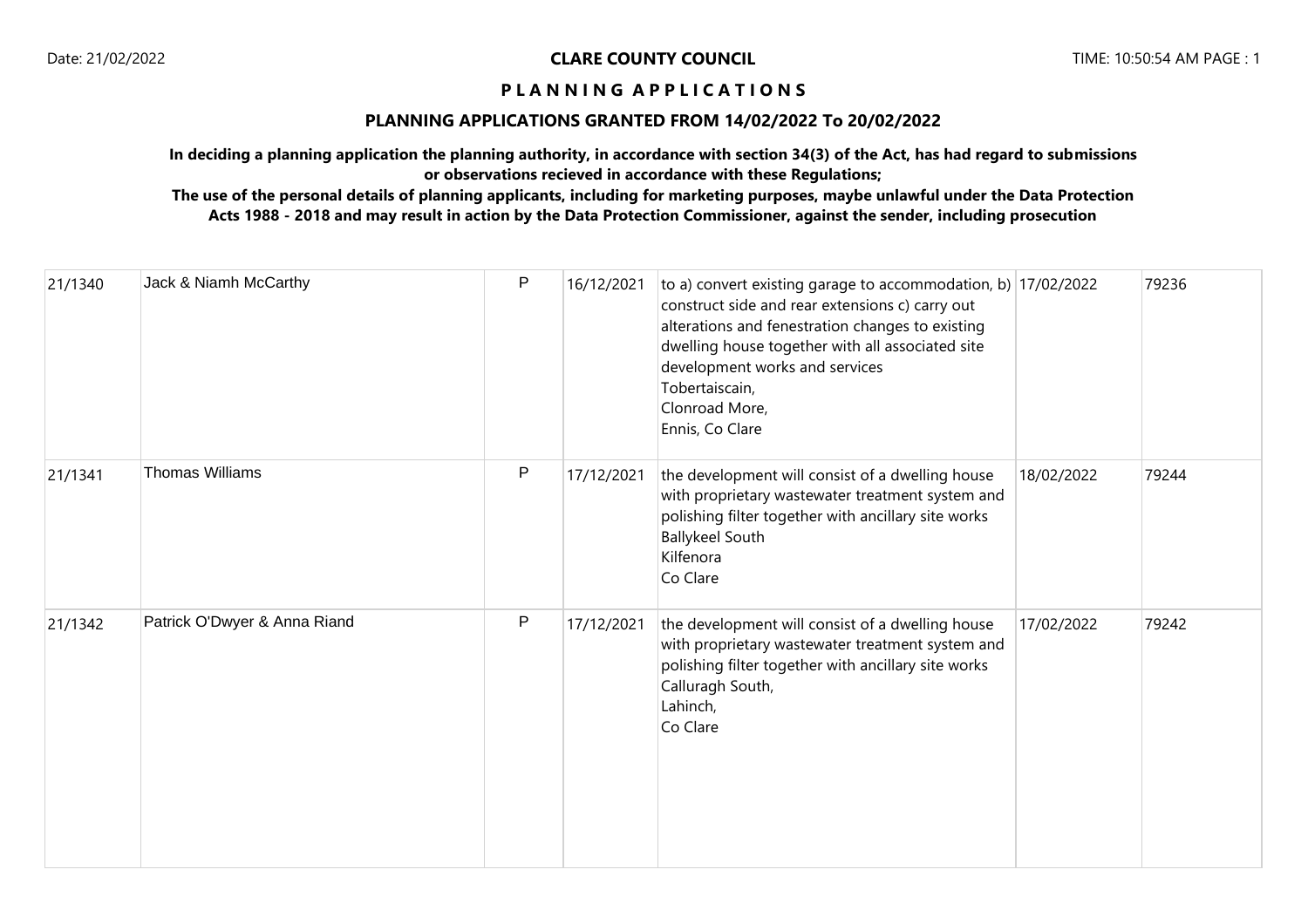### **PLANNING APPLICATIONS GRANTED FROM 14/02/2022 To 20/02/2022**

**In deciding a planning application the planning authority, in accordance with section 34(3) of the Act, has had regard to submissions or observations recieved in accordance with these Regulations;**

| 21/1345 | David Meade & Aoife O'Gorman | P         | 17/12/2021 | to demolish the existing disused chalet /<br>agricultural building and construct a new dwelling<br>house, site entrance, private garage, on-site<br>wastewater treatment system and all associated<br>site works<br>Fintra Beg<br>Miltown Malbay<br>Co Clare | 18/02/2022 | 79246 |
|---------|------------------------------|-----------|------------|--------------------------------------------------------------------------------------------------------------------------------------------------------------------------------------------------------------------------------------------------------------|------------|-------|
| 21/1347 | Ronan Keane & Sandra Jones   | ${\sf P}$ | 17/12/2021 | to construct a new dwelling house, private garage,<br>site entrance and on-site wastewater treatment<br>system along with all other associated site works<br>and services<br>Corebeg,<br>Ennis,<br>Co Clare                                                  | 17/02/2022 | 79240 |
| 21/1348 | Michael Hayes                | P         | 17/12/2021 | to demolish existing fire damaged dwelling house<br>and to construct a new replacement dwelling<br>house along with on-site wastewater treatment<br>system and all other associated site works and<br>services<br>Aillroe Beg,<br>Labasheeda,<br>Co Clare    | 15/02/2022 | 79222 |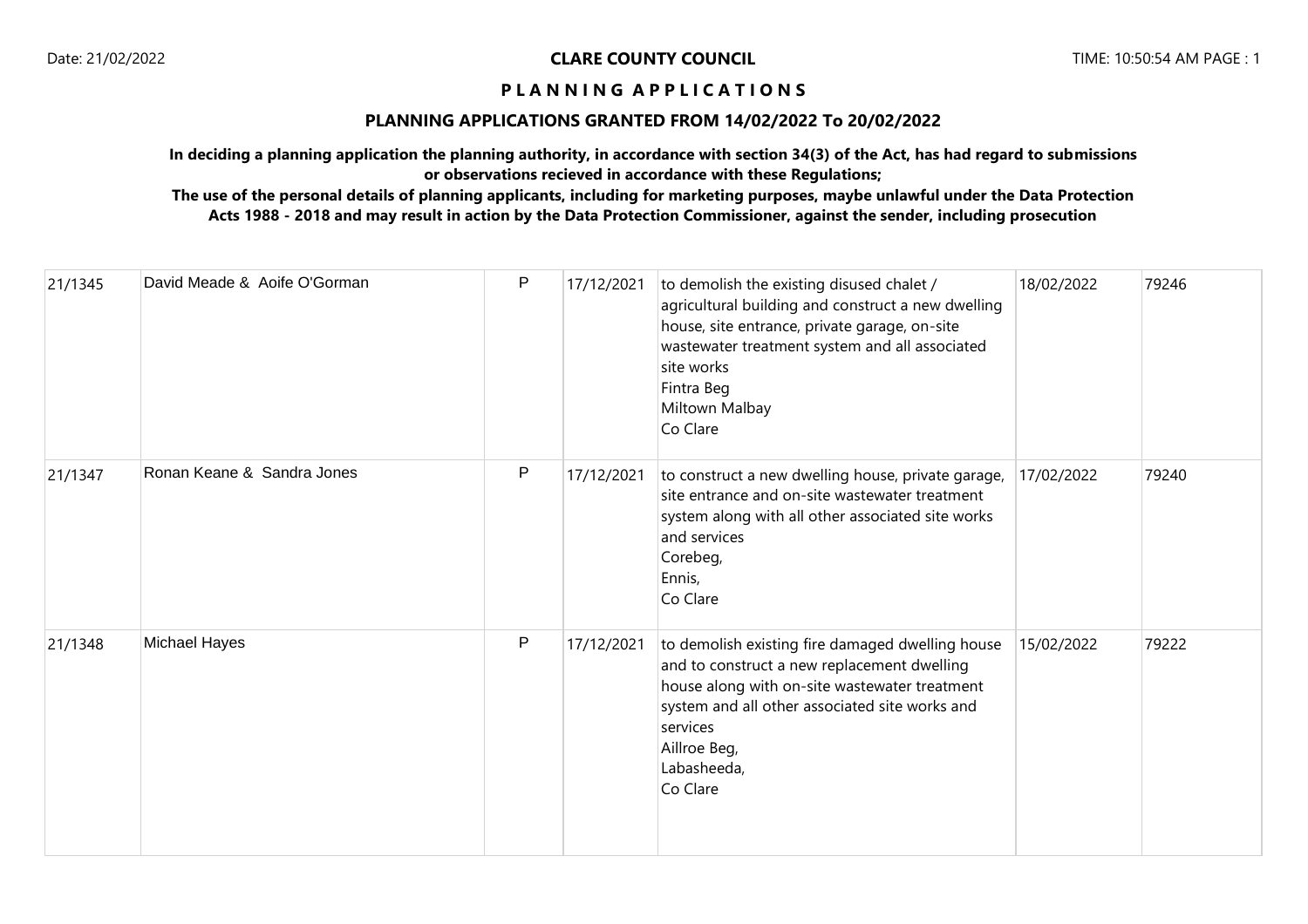### **PLANNING APPLICATIONS GRANTED FROM 14/02/2022 To 20/02/2022**

**In deciding a planning application the planning authority, in accordance with section 34(3) of the Act, has had regard to submissions or observations recieved in accordance with these Regulations;**

| 21/1354 | <b>Irish Aviation Authority</b> | P | 20/12/2021 | the development will consist of the replacement of 18/02/2022<br>the existing boundary perimeter chainlink/barbed<br>wire fence and gate, with a new 2.4m high palisade<br>fence and associated works<br>Irish Aviation Authority,<br>Building 1, Reaskcamoge,<br>Woodcock Hill, Co. Clare                | 79249 |
|---------|---------------------------------|---|------------|-----------------------------------------------------------------------------------------------------------------------------------------------------------------------------------------------------------------------------------------------------------------------------------------------------------|-------|
| 21/1355 | <b>Irish Aviation Authority</b> | P | 20/12/2021 | the development will consist of the replacement of 18/02/2022<br>the existing boundary perimeter chainlink/barbed<br>wire fence and gate, with a new 2.4m high palisade<br>fence with gate, and associated site works<br>Irish Aviation Authority,<br>Building 2, Reaskcamoge,<br>Woodcock Hill, Co Clare | 79250 |
| 21/1366 | Michelle & Ronan O'Looney       | P | 21/12/2021 | to a) construct side and rear extensions b) carry out 14/02/2022<br>alterations and fenestration changes to existing<br>dwelling house together with all associated site<br>development works and services<br>Teermaclane,<br>Ballyea<br>Co Clare                                                         | 79216 |